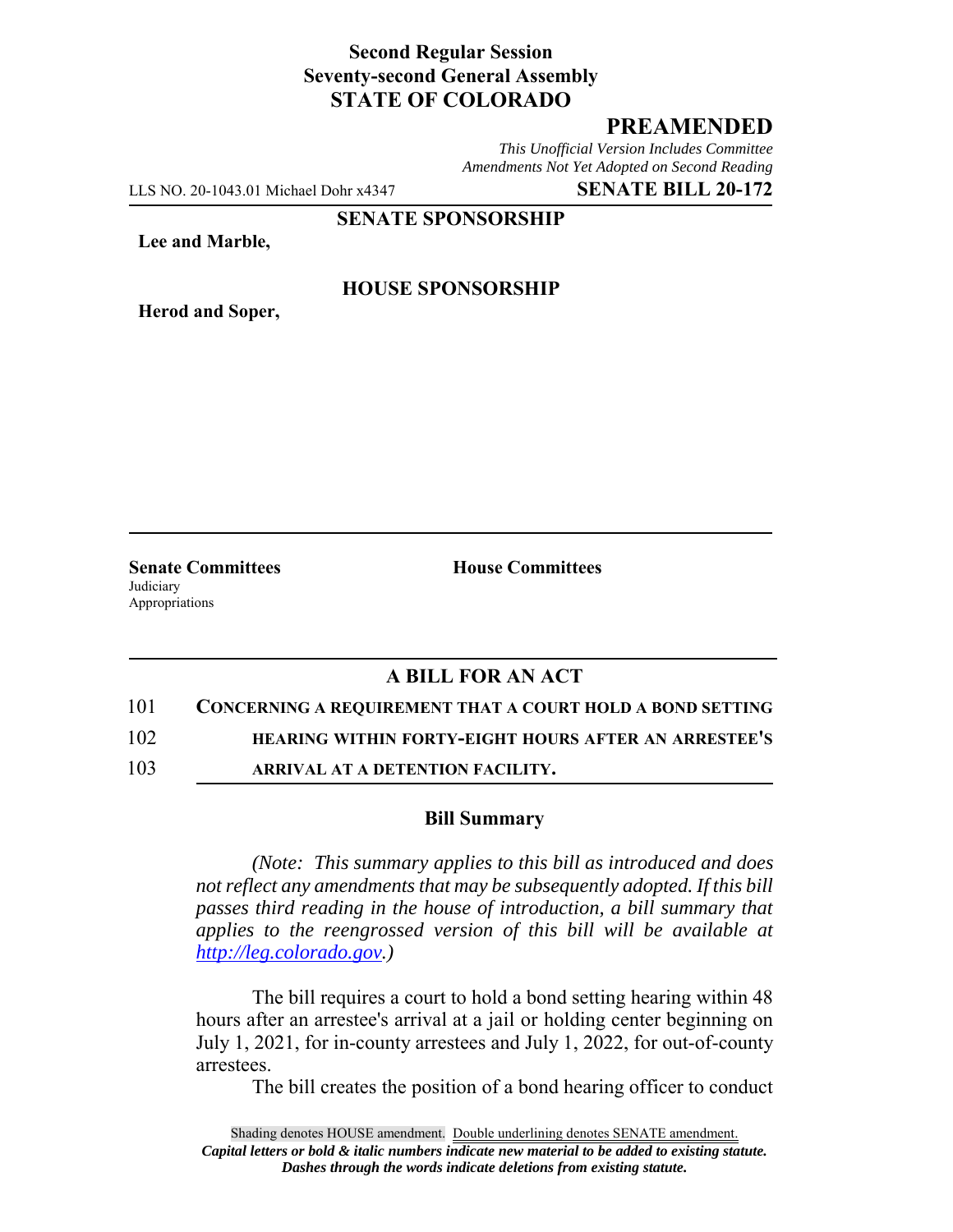bond hearings on weekends and holidays throughout the state using audiovisual technology. The bond hearing officer conducts bond hearings throughout the state in the counties that request the service of the bond hearing officer. The public will be able to view the hearings. The bill creates the county assistance for bond hearings grant program, which will allow the state court administrator to provide grants to counties to purchase or upgrade audiovisual devices to allow jails and district attorneys to connect with the court to allow remote audiovisual bond hearings.

1 *Be it enacted by the General Assembly of the State of Colorado:*

2 **SECTION 1.** In Colorado Revised Statutes, 16-4-102, **amend**  $3 \qquad (2)(a)$  as follows:

4 **16-4-102. Right to bail - before conviction.** (2) (a) (I) The chief 5 judge of each judicial district shall develop, in conjunction with 6 representatives from sheriffs' offices, public defenders' offices, district 7 attorneys' offices, county commissioners, and any other agencies 8 determined necessary by the chief judge, a plan for setting bond for all 9 in-custody defendants within forty-eight hours of arrest. In developing the 10 plan, the county commissioners, sheriffs, and district attorneys shall 11 provide the chief judge cost estimates of feasibility as well as any 12 potential savings from the proposal, including jail bed costs and savings. 13 In developing the plan, the chief judge shall evaluate the potential of 14 utilizing new or existing audiovisual conference technology. In areas 15 where a lack of broadband coverage makes audiovisual conferencing 16 impossible or unreliable, the chief judge may evaluate the potential of 17 utilizing telephonic hearings. No later than November 1, 2019, the state 18 court administrator's office shall report to the judiciary committees of the 19 house of representatives and the senate, or any successor committees, the 20 plans for all twenty-two judicial districts, not including the Denver county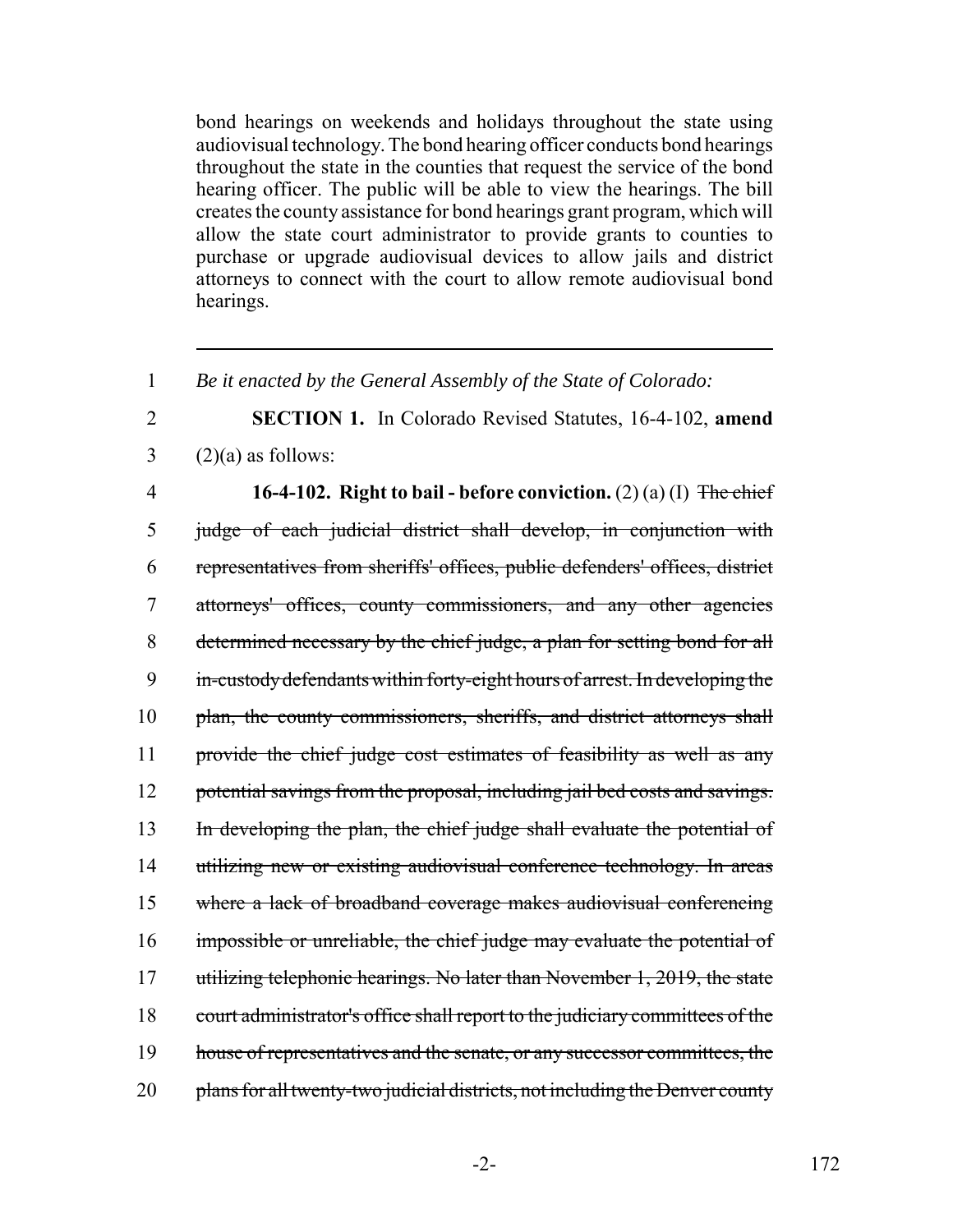court. The report must include an estimate of resources necessary to 2 implement this subsection  $(2)(a)$  THE ARRESTING JURISDICTION SHALL BRING AN IN-CUSTODY ARRESTEE BEFORE A COURT FOR BOND SETTING AS SOON AS PRACTICABLE, BUT NO LATER THAN FORTY-EIGHT HOURS AFTER AN ARRESTEE ARRIVES AT A JAIL OR HOLDING FACILITY. A JUDGE SHALL HOLD AN IN-PERSON HEARING OR A HEARING VIA AUDIOVISUAL TELECONFERENCING OR TELEPHONICALLY WITH AN IN-CUSTODY ARRESTEE AT WHICH THE COURT SHALL ENTER AN INDIVIDUALIZED BOND ORDER AS SOON AS PRACTICABLE, BUT NO LATER THAN FORTY-EIGHT HOURS AFTER AN ARRESTEE ARRIVES AT A JAIL OR HOLDING FACILITY. NOTWITHSTANDING THE REQUIREMENT FOR BOND SETTING WITHIN FORTY-EIGHT HOURS, IT IS NOT A VIOLATION OF THIS SECTION IF A BOND HEARING IS NOT HELD WITHIN FORTY-EIGHT HOURS WHEN THE DELAY IS CAUSED BY AN EMERGENCY THAT REQUIRES THE COURT TO CLOSE OR CIRCUMSTANCES IN WHICH THE DEFENDANT REFUSES TO ATTEND COURT, IS UNABLE TO ATTEND COURT DUE TO A DEBILITATING PHYSICAL AILMENT, OR IS INCOMPETENT TO PROCEED DUE TO DRUG OR ALCOHOL USE OR MENTAL ILLNESS. USE OF AUDIOVISUAL CONFERENCING TECHNOLOGY IS PERMISSIBLE TO EXPEDITE BOND SETTING HEARINGS. WHEN HIGH-SPEED INTERNET ACCESS IS UNAVAILABLE, MAKING AUDIOVISUAL CONFERENCING IMPOSSIBLE, THE COURT MAY CONDUCT THE HEARING TELEPHONICALLY. **(II) THIS SUBSECTION (2)(a) ONLY APPLIES TO THE INITIAL BOND** SETTING BY A JUDGE.

 (III) THIS SECTION APPLIES TO AN ARRESTEE WHO WAS ARRESTED IN THE COUNTY WHERE THE ALLEGED OFFENSE OCCURRED ON OR AFTER JULY 1, 2021, AND APPLIES TO AN ARRESTEE WHO WAS ARRESTED IN A 27 DIFFERENT COUNTY THAN THE COUNTY WHERE THE ALLEGED OFFENSE

-3- 172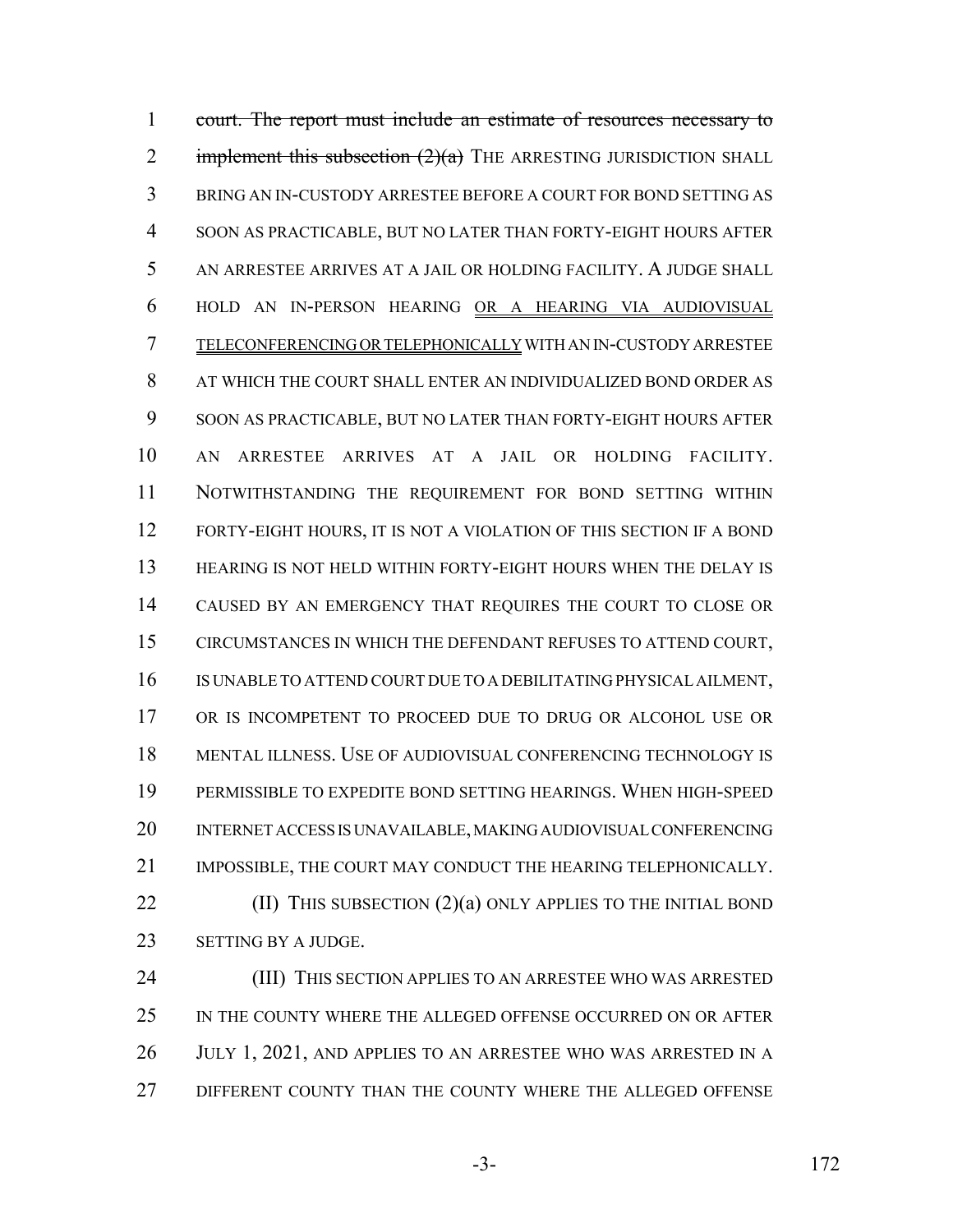1 OCCURRED ON OR AFTER JULY 1, 2022.

 **SECTION 2.** In Colorado Revised Statutes, **add** 16-4-116 and 16-4-117 as follows:

 **16-4-116. Bond hearing officer.** (1) (a) THE BOND HEARING OFFICER MUST BE A QUALIFIED ATTORNEY-AT-LAW ADMITTED TO PRACTICE IN THIS STATE AND IN GOOD STANDING.

 (b) NOTWITHSTANDING ANY PROVISION OF LAW TO THE CONTRARY, THE BOND HEARING OFFICER HAS THE AUTHORITY TO CONDUCT BOND HEARINGS FOR ANY JURISDICTION IN THE STATE. THE BOND HEARING OFFICER SHALL CONDUCT BOND HEARINGS ON WEEKENDS AND HOLIDAYS USING AN INTERACTIVE AUDIOVISUAL DEVICE THAT PROVIDES THE PUBLIC WITH THE OPPORTUNITY TO VIEW THE HEARING.

 (2) (a) (I) EACH JUDICIAL DISTRICT THAT CONTAINS A COUNTY THAT IS DESIGNATED AS A HIGH PRIORITY OR ELIGIBLE COUNTY BY THE UNDERFUNDED COURTHOUSE FACILITY CASH FUND COMMISSION, CREATED IN SECTION 13-1-303, HAS THE RIGHT TO HAVE THE BOND HEARING OFFICER CONDUCT WEEKEND AND HOLIDAY BOND HEARINGS. THE CHIEF JUDGE OF THE JUDICIAL DISTRICT SHALL NOTIFY THE STATE COURT ADMINISTRATOR IF THE JUDICIAL DISTRICT WANTS TO HAVE THE BOND HEARING OFFICER CONDUCT BOND HEARINGS.

**III)** IF ANY OTHER JUDICIAL DISTRICT WANTS TO HAVE THE BOND HEARING OFFICER CONDUCT BOND HEARINGS, THE CHIEF JUDGE OF THE JUDICIAL DISTRICT SHALL NOTIFY THE STATE COURT ADMINISTRATOR IF THE JUDICIAL DISTRICT WANTS TO HAVE THE BOND HEARING OFFICER CONDUCT BOND HEARINGS. THE STATE COURT ADMINISTRATOR SHALL DETERMINE WHICH JUDICIAL DISTRICTS NOT SUBJECT TO SUBSECTION (2)(a)(I) OF THIS SECTION THE BOND HEARING OFFICER CAN SERVE WITHIN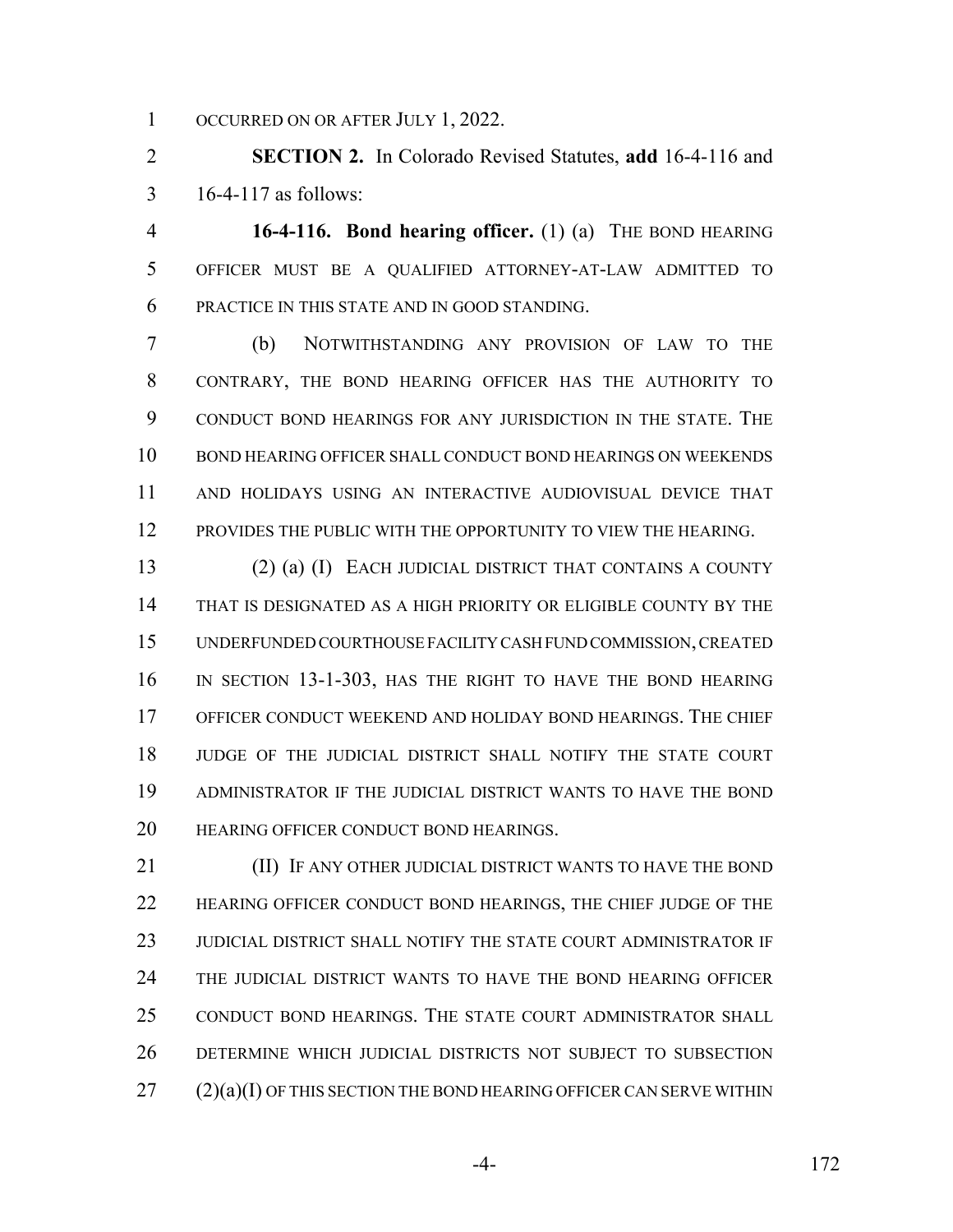AVAILABLE RESOURCES.

 (b) THE STATE COURT ADMINISTRATOR SHALL POST A SCHEDULE FOR THE BOND HEARINGS TO BE HELD BY THE BOND HEARING OFFICER ON ITS WEBSITE.

 **16-4-117. County assistance for bond hearings grant program - created - cash fund - rules - repeal.** (1) THERE IS HEREBY CREATED IN THE STATE COURT ADMINISTRATOR'S OFFICE THE COUNTY ASSISTANCE FOR BOND HEARINGS GRANT PROGRAM TO PROVIDE GRANTS TO ASSIST COUNTIES OR DISTRICT ATTORNEYS IN COMPLYING WITH SECTION 16-4-102  $10 \quad (2)(a)$ .

 (2) GRANT RECIPIENTS SHALL USE THE MONEY TO PURCHASE AUDIOVISUAL TECHNOLOGY OR DEVICES OR UPGRADE AUDIOVISUAL TECHNOLOGY OR DEVICES TO ALLOW JAILS AND DISTRICT ATTORNEYS' OFFICES TO CONNECT WITH THE COURT FOR REMOTE AUDIOVISUAL HEARINGS AND TO OFFSET OTHER COSTS SPECIFICALLY CONNECTED TO COMPLYING WITH SECTION 16-4-102 (2)(a).

 (3) THE STATE COURT ADMINISTRATOR SHALL ADMINISTER THE GRANT PROGRAM AND, SUBJECT TO AVAILABLE APPROPRIATIONS, SHALL AWARD GRANTS.SUBJECT TO AVAILABLE APPROPRIATIONS, GRANTS SHALL BE PAID OUT OF THE COUNTY ASSISTANCE FOR BOND HEARINGS CASH FUND CREATED IN SUBSECTION (8) OF THIS SECTION.

22 (4) PURSUANT TO ARTICLE 4 OF TITLE 24, THE STATE COURT ADMINISTRATOR SHALL PROMULGATE SUCH RULES AS MAY BE NECESSARY TO IMPLEMENT THE GRANT PROGRAM. AT A MINIMUM, THE RULES MUST SPECIFY THE TIME FRAMES FOR APPLYING FOR GRANTS, THE FORM OF THE GRANT PROGRAM APPLICATION, AND THE TIME FRAMES FOR DISTRIBUTING GRANT MONEY.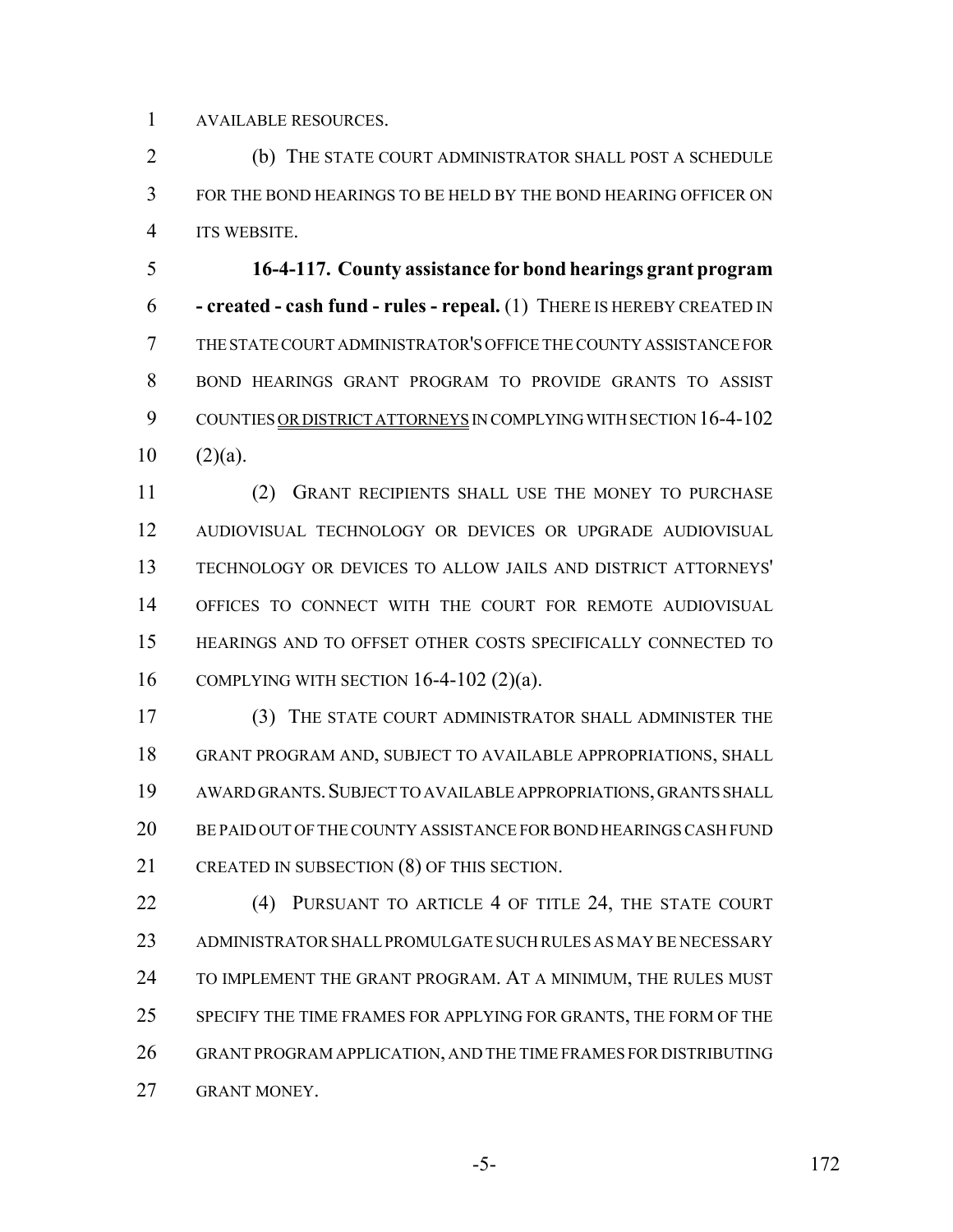(5) TO RECEIVE A GRANT, A COUNTY OR DISTRICT ATTORNEY MUST SUBMIT AN APPLICATION TO THE STATE COURT ADMINISTRATOR IN ACCORDANCE WITH RULES PROMULGATED BY THE STATE COURT ADMINISTRATOR.

 (6) THE STATE COURT ADMINISTRATOR SHALL REVIEW THE APPLICATIONS RECEIVED PURSUANT TO THIS SECTION. THE STATE COURT ADMINISTRATOR SHALL PRIORITIZE AWARDING GRANTS TO COUNTIES AND DISTRICT ATTORNEYS THAT LACK CURRENT CAPACITY TO CONNECT WITH THE COURT FOR REMOTE AUDIOVISUAL BOND HEARINGS. THE STATE COURT ADMINISTRATOR SHALL PROVIDE GRANTS FOR AUDIOVISUAL TECHNOLOGY OR DEVICES OR UPGRADE AUDIOVISUAL TECHNOLOGY OR DEVICES TO ALLOW JAILS AND DISTRICT ATTORNEYS' OFFICES TO CONNECT WITH THE COURT FOR REMOTE AUDIOVISUAL HEARINGS. ANY REMAINING GRANT MONEY MAY BE DISTRIBUTED BY THE STATE COURT ADMINISTRATOR TO OFFSET COSTS TO COUNTIES OR DISTRICT ATTORNEYS FOR COMPLYING WITH SECTION 16-4-102 (2)(a).

 (7) SUBJECT TO AVAILABLE APPROPRIATIONS, ON OR BEFORE OCTOBER 1 EACH YEAR OF THE GRANT PROGRAM, THE STATE COURT ADMINISTRATOR SHALL AWARD GRANTS.

20 (8) (a) THE COUNTY ASSISTANCE FOR BOND HEARINGS CASH FUND, 21 REFERRED TO IN THIS SUBSECTION (8) AS THE "FUND", IS HEREBY CREATED IN THE STATE TREASURY. THE FUND CONSISTS OF MONEY THAT THE GENERAL ASSEMBLY MAY APPROPRIATE OR TRANSFER TO THE FUND.

24 (b) THE STATE TREASURER SHALL CREDIT ALL INTEREST AND INCOME DERIVED FROM THE DEPOSIT AND INVESTMENT OF MONEY IN THE 26 FUND TO THE FUND.

(c) ANY UNEXPENDED AND UNENCUMBERED MONEY REMAINING

-6- 172